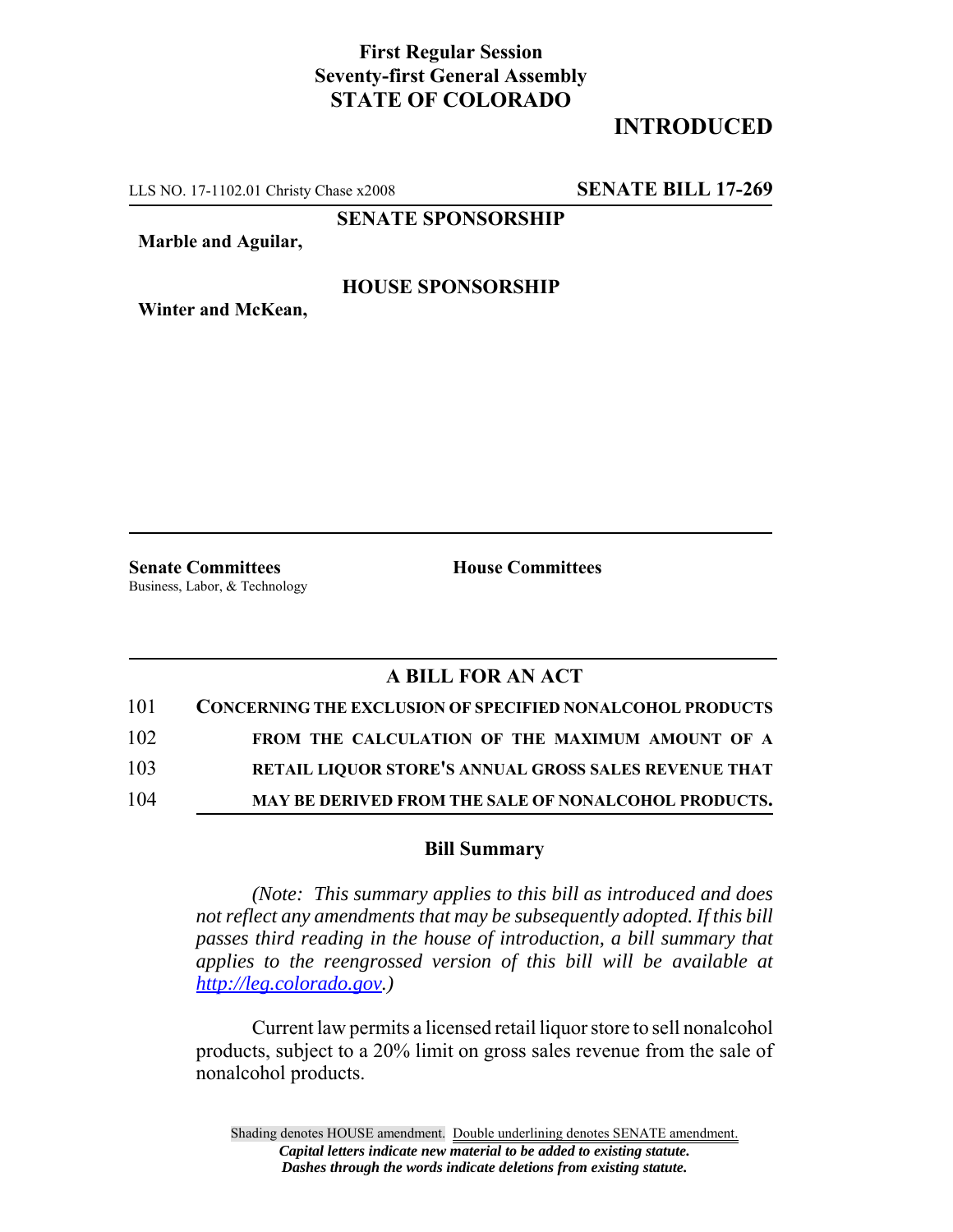The bill excludes revenues from the sale of cigarettes, tobacco products, nicotine products, and lottery products from the calculation of the cap on a retail liquor store's gross revenues from the sale of nonalcohol products.

| $\mathbf{1}$   | Be it enacted by the General Assembly of the State of Colorado:             |
|----------------|-----------------------------------------------------------------------------|
| $\overline{2}$ | <b>SECTION 1.</b> In Colorado Revised Statutes, 12-47-103, amend            |
| 3              | the introductory portion and $(31)$ as follows:                             |
| $\overline{4}$ | 12-47-103. Definitions. As used in this article ARTICLE 47 and              |
| 5              | article 46 of this title TITLE 12, unless the context otherwise requires:   |
| 6              | (31) "Retail liquor store" means an establishment engaged only in           |
| 7              | the sale of malt, vinous, and spirituous liquors and nonalcohol products,   |
| 8              | but only if the annual gross revenues from the sale of nonalcohol products  |
| 9              | does DO not exceed twenty percent of the retail liquor store's total annual |
| 10             | gross SALES revenues, AS SPECIFIED IN SECTION $12-47-407$ (1)(b).           |
| 11             | <b>SECTION 2.</b> In Colorado Revised Statutes, 12-47-407, amend            |
| 12             | $(1)(b)$ as follows:                                                        |
| 13             | 12-47-407. Retail liquor store license. $(1)(b)$ In addition, retail        |
| 14             | liquor stores may sell any nonalcohol products, but only if the annual      |
| 15             | gross revenues from the sale of nonalcohol products do not exceed twenty    |
| 16             | percent of the retail liquor store's total annual gross SALES revenues. FOR |
| 17             | PURPOSES OF CALCULATING THE ANNUAL GROSS REVENUES FROM THE                  |
| 18             | SALE OF NONALCOHOL PRODUCTS, SALES REVENUES FROM THE FOLLOWING              |
| 19             | PRODUCTS ARE EXCLUDED:                                                      |
| 20             | (I) LOTTERY PRODUCTS; AND                                                   |
| 21             | (II) CIGARETTES, TOBACCO PRODUCTS, AND NICOTINE PRODUCTS,                   |
| 22             | AS DEFINED IN SECTION $18-13-121(5)$ .                                      |
| 23             | <b>SECTION 3. Act subject to petition - effective date.</b> This act        |